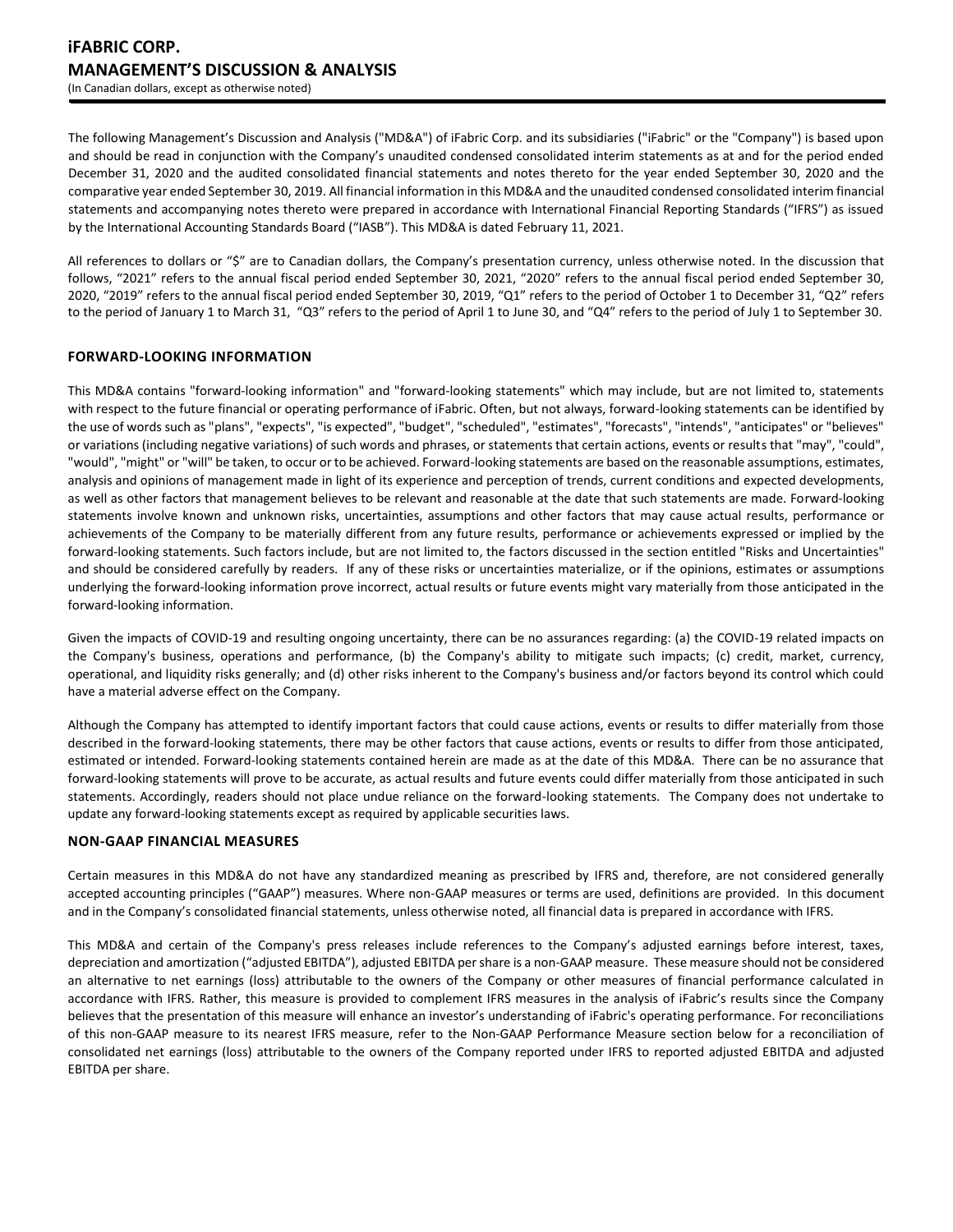## Adjusted EBITDA

The Company uses Adjusted EBITDA to assess its operating performance without the effects of (as applicable): current and deferred tax expense, finance costs, interest income, depreciation and amortization of plant assets, other gains and losses, impairment loss, sharebased compensation and other non-recurring items. The Company adjusts for these factors as they may be non-cash, unusual in nature and do not reflect its operating performance. Adjusted EBITDA is not intended to be representative of net earnings from operations or an alternative measure to cash provided by operating activities determined in accordance with IFRS.

## **BUSINESS OVERVIEW**

#### **General**

iFabric is a Canadian public company, incorporated under the *Business Corporations Act* (Alberta) and is domiciled in Canada. The Company is listed on the Toronto Stock Exchange ("TSX") under the trading symbol "IFA". The head office is located at 525 Denison Street, Unit 1, Markham, Ontario, Canada.

The Company's business activities are divided into three reportable operating segments, which offer different products and services, and are managed separately because they require different marketing strategies and resource allocations. The following summarizes the operations of each segment:

- Intimate Apparel: Includes the design and distribution of women's intimate apparel and accessories.
- Intelligent Fabrics: Includes the development and distribution of innovative products and treatments that are suitable for application to textiles, plastics, liquids, and hard surfaces as well as finished performance apparel which integrate one or more such treatments. These products are designed to provide added benefits to the user.
- Other: Includes leasing of property to group companies, related parties and third parties.

## **NATURE OF OPERATIONS**

## **Intimate Apparel**

The Intimate Apparel division currently operates under the trade name Coconut Grove Intimates. Its business comprises the design, purchasing, and distribution of intimate apparel and, in particular, a range of specialty bras including the division's patented reversible bra, patented bandeaux bra and patented breast lift product. The division also distributes a range of apparel accessories.

The division utilizes contract warehouse facilities located in Los Angeles, California which services its key U.S. market and Company-owned premises located in Markham, Ontario house the bulk of the division's workforce which comprises, management, designers, administrative, product sourcing and logistical staff. The Markham premises also includes warehouse space which serves as the distribution center for the Canadian and European markets. All product design is handled by the Markham design team and, currently over 95% of the division's inventory production is outsourced to factories in China.

In the past several years, the Company has positioned the division's product strategy by way of leveraging a key license agreement in order to sell products under various Maidenform® brands. The Maidenform® brand was founded in 1922 and during its 98-year history has grown to become one of the most recognizable and respected brands in the intimate apparel industry. In addition, the division develops and supplies products for sale under the private label brands of certain major retailers as well as the Company's own brand. Products are sold internationally to the division's customer base, which includes a number of major retailers as well as specialty boutiques.

## **Intelligent Fabrics**

The Intelligent Fabrics Division currently enjoys exclusive worldwide distribution rights in respect of a number of proprietary chemical formulations that can be applied to textiles in order to kill bacteria and viruses, repel insects, absorb odours, repel and wick moisture, block ultraviolet light, promote joint and muscle recovery and, help encourage a healthy skin environment, amongst others. The Intelligent Fabrics Division operates under the name Intelligent Fabric Technologies (North America) Inc. ("IFTNA").

The business of the Intelligent Fabrics Division includes the development, testing and distribution of specialty textiles as well as chemicals suitable for application to textiles as well as finished performance apparel which integrate one or more chemical enhancements, in order to achieve the performance characteristics demanded by the customer. The current focus is on technologies that improve the safety and well-being of the wearer. The division's current product offerings include Protx2® (anti-microbial and anti-viral formulations) Enguard® (insect repellant technology), Dreamskin® (skin polymer), UVtx (ultraviolet light blocker), FreshTx (odour-absorbing technology), RepelTX (durable water repellant), Omega+ (joint and muscle recovery), TempTx (thermal regulator), Appolo (body odour neutralizer) and DryTx (moisture-wicking technology). The Company anticipates that several new products will be added to its pipeline in the future.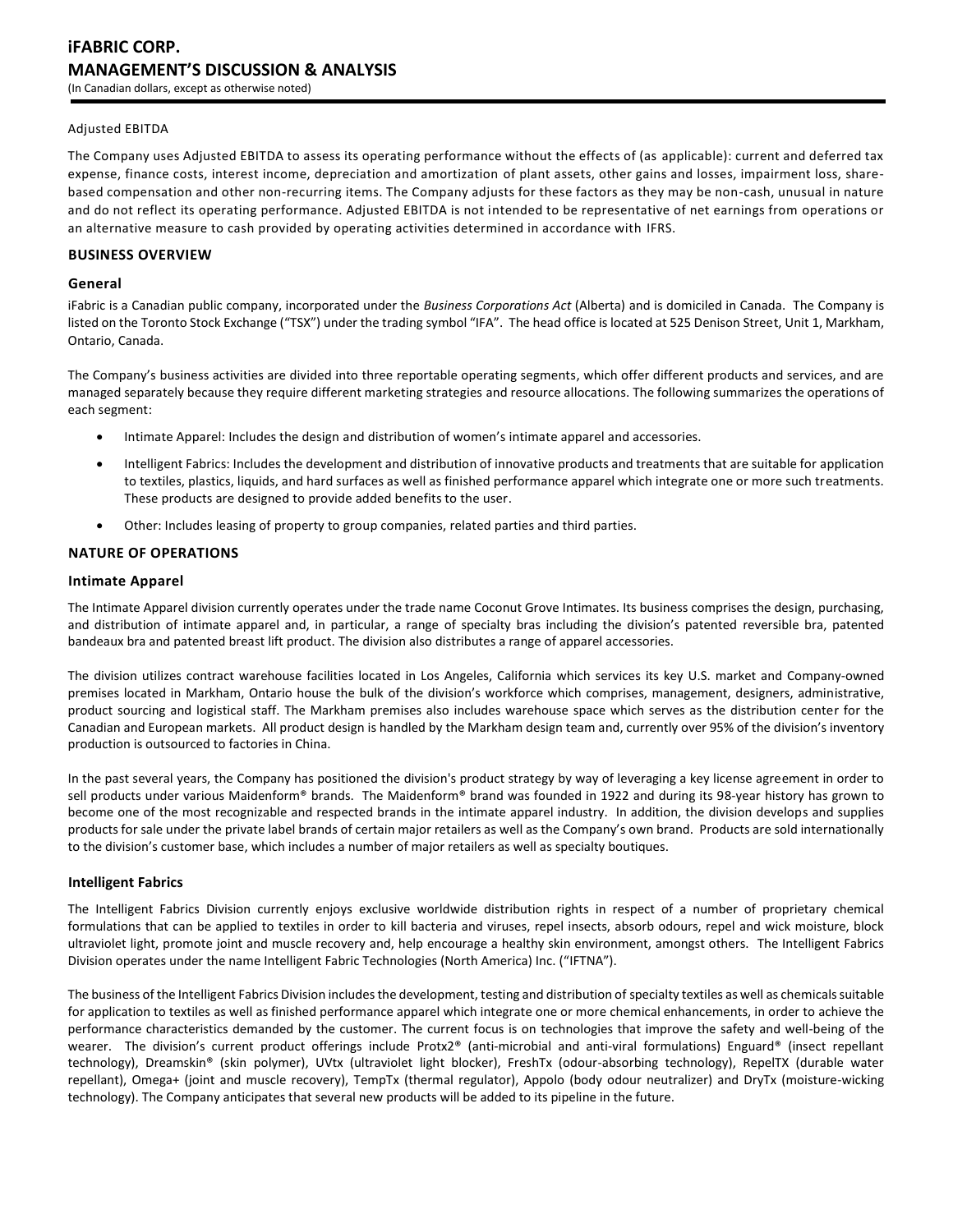# **iFABRIC CORP. MANAGEMENT'S DISCUSSION & ANALYSIS** (In Canadian dollars, except as otherwise noted)

The Division has two key supply centers in Asia (namely China and Taiwan) which service the Asian market. This market represents the main production region for manufactured textiles supplied to North America and internationally and is the Company's main market area for the distribution of intelligent textile technologies. Technical support specialists in Asia provide guidance and support to customers regarding the integration of the Company's chemical formulations in their products. The Division also leverages the Company's textile expertise in order to supply finished products or fabrics treated with one or more of the Division's market leading formulations. All chemical formulations, as well as performance apparel, is produced or manufactured at various facilities in Asia.

The following describes the functionality of the division's current product portfolio:

## *Protx2***®** *Anti-Microbial and Anti-Viral Technologies*

Protx2*®* represents IFTNA's flagship technology.

Protx2*®* formulations impart anti-microbial and/or anti-viral powers to fibers, plastic, paint and paper treated with these formulations. Numerous laboratory tests have shown that treated products inhibit the growth of a wide variety of infectious agents associated with healthcare and community infections, and by their application may assist in preventing the spread of such infections.

The Company is currently targeting three key markets with regard to the distribution of Protx2® chemicals or treated finished products:

## 1) Sports apparel, outerwear and footwear

There is an increasing trend amongst major sports apparel, outerwear and footwear manufacturers to offer technologically-enhanced products. With the ability of Protx2® to combat odor causing bacteria, the Company is able to provide manufacturers with the ability to produce apparel and footwear that stays fresher longer without the need for repeated washing or cleaning. Innovative application methodology developed by the Company over a number of years allows for Protx2® to be integrated into almost any fabric as well as all the components of footwear including foam, rubber, and plastics. With its current Environmental Protection Agency ("EPA") and European regulatory registrations, the Company can distribute Protx2® for use in all sportswear and footwear for distribution in the U.S., European and Canadian markets as well as most other international markets.

## 2) Medical

Protx2® is suitable for application to many areas of a hospital environment, including, scrubs, bedding, curtaining, carpeting, walls (paint), air filters, and plastic components, amongst others.

The Protx2® range of products is dedicated to combating healthcare acquired bacterial infections ("HAI's"), including MRSA, Clostridium Difficile, VRE, Klebsiella Pneumonia amongst others, and by their application may greatly assist in reducing such infections. In addition, Protx2® is also laboratory proven to be a strong antiviral agent effective against the SARS-CoV-2 virus (which causes the COVID-19 disease), the Human Corona Virus (229E), Norovirus and H1N1.

In order to enter the medical market in the United States in respect of Protx2® treated products, the Company is in the process of securing a second and higher level of EPA registrations, termed public health claims, that, if granted, will allow it to make applicable claims in connection with the efficacy of Protx2® treated fabrics, against both bacteria and viruses ("kill claims"). The final submissions to the EPA have been made as at the date of this MD&A and approvals are currently pending. IFTNA has also filed utility patent applications in both the United States and Canada in respect of the Company's antiviral treatment of textiles (ProTX2 AV) and its stand-alone laundry additive (AVguard).

#### 3) Community protection

The current COVID-19 pandemic has underscored the need for individuals to protect themselves when entering closed environments such as aircraft, shopping malls, hotels, and even ones residence, as well as close proximity environments such as sports arenas, movie houses etc. With future pandemics being predicted by experts, management believes that the supply of equipment, apparel, washes and sanitizers, that can deactivate infectious bacteria and viruses, is set to become one of the fastest growing market segments. With its Protx2® technologies, iFabric is well positioned to capitalize on the opportunity to supply its chemical treatments, finished personal protection equipment and apparel and a laundry additive that can be utilized during a normal household laundry cycle.

## *DryTx™*

DryTx™ moisture wicking technology provides treated apparel with the ability to quickly draw moisture away from the skin and disperse perspiration across the fabric surface for faster evaporation.The main attributes of DryTx™ are its abilities to:

- Wick moisture away from the skin;
- Provide for garments that will not feel heavy or damp even during periods of high exertion by the wearer;
- Provide for garments that create less skin chafe compared to wet fabrics;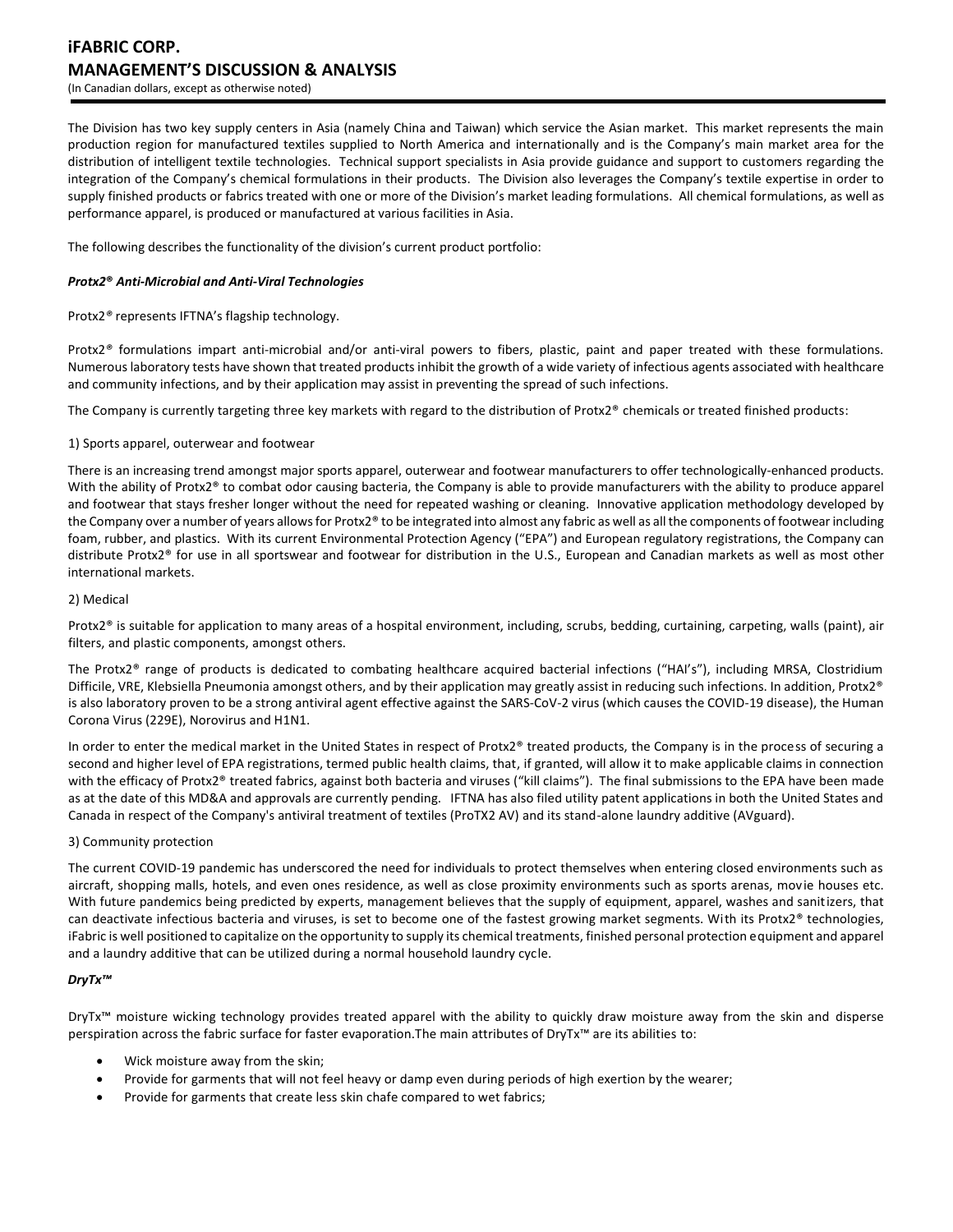- Provide for garments that dry quicker, thereby assisting the wearer in maintaining a more even body temperature;
- Allow for fabrics to retain their natural softness.

An additional significant attribute of DryTx<sup>™</sup> is its ability to be integrated into apparel in combination with the division's other product offerings, resulting in unique garments that provide superior performance characteristics for athletic apparel. DryTx™ does not require regulatory approvals and is commercially available for sale.

## *RepelTX™*

RepelTX™ is the next generation in water repellency performance. RepelTX™ modifies fabric at the molecular level by permanently attaching hydrophobic 'hairs' to individual fibers that lift liquids, causing them to bead and roll right off the fabric surface with high durability.

## Benefits:

- Repels rains, sleet and snow
- Outperforms conventional fabric treatments
- Provides long-lasting protection
- Prevents fabric stains, saves time, dries quicker & saves energy
- Preserves the quality, hand & appearance of textiles

A substantial body of testing carried out by the Company has shown that RepelTX™ and Protx2® work extremely well in conjunction with each other. Particularly in health care environments, the combination of water repellency and antimicrobial properties allows for garments that repel liquids and at the same time are able to kill bacteria. These combined attributes are optimal for the healthcare industry. The enhanced commercial benefit is increased revenue from sales involving a multiple of chemicals. RepelTx™ does not require regulatory approvals and is commercially available for sale.

## *Dreamskin***®**

Fabrics treated with the Dreamskin® polymer are designed to encourage a healthy skin environment because of its ability to control both moisture and friction. Dreamskin® is effective during both summer and winter months as both high and low moisture environments are known causes of discomfort and irritation. In particular, athletic apparel has two key areas that can cause skin irritation, namely friction and excessive moisture. Dreamskin® targets both of these to help prevent irritation during sporting activities. Dreamskin®does not require regulatory approvals and is commercially available for sale.

## *Enguard***®** *Insect Repellent Fabric*

Applying Enguard® to fabrics results in a highly effective and durable insect repellent. A major strength of Enguard® is that it is safe for children. Testing carried out by the London School of Hygiene and Tropical Medicine show Enguard® to have repelling power comparable to highconcentration DEET and significantly greater than any other natural insect repellents.

The Company requires regulatory approvals in order distribute Enguard® treated products in the United States and Canada. The Company intends to pursue regulatory approvals for Enguard® with the EPA after the receipt of the Protx2® approvals referenced above.

## *UVtx™*

Textiles infused with UVtx™ provides apparel with a built in ultraviolet ("UV") light blocker. The UVtx™ formulation contains both UV reflecting and UV absorption elements, giving apparel treated with UVtx™ the ultraviolet protection factor ("UPF") strength of up to UPF 60. This allows the wearer of UVtx™ treated apparel to enjoy permanent sun protection without the need to apply sprays or lotions to the area covered by the garment. Testing has shown that UVtx™ treated textiles never lose efficacy. UVtx™ does not require regulatory approvals and is commercially available for sale.

## *FreshTx™*

FreshTx™ is a state of the art odour-absorbing technology, which is easily infused into textile products. FreshTx™ offers permanent protection against odours without the need to use sprays or perfumes. FreshTx™ uses naturally-occurring elements for effective results that are non-toxic and safe. Extremely durable, once applied, the properties of FreshTx™ are renewed with each wash, and FreshTx™ is effective even when wet. FreshTx™ does not require regulatory approvals and is commercially available for sale.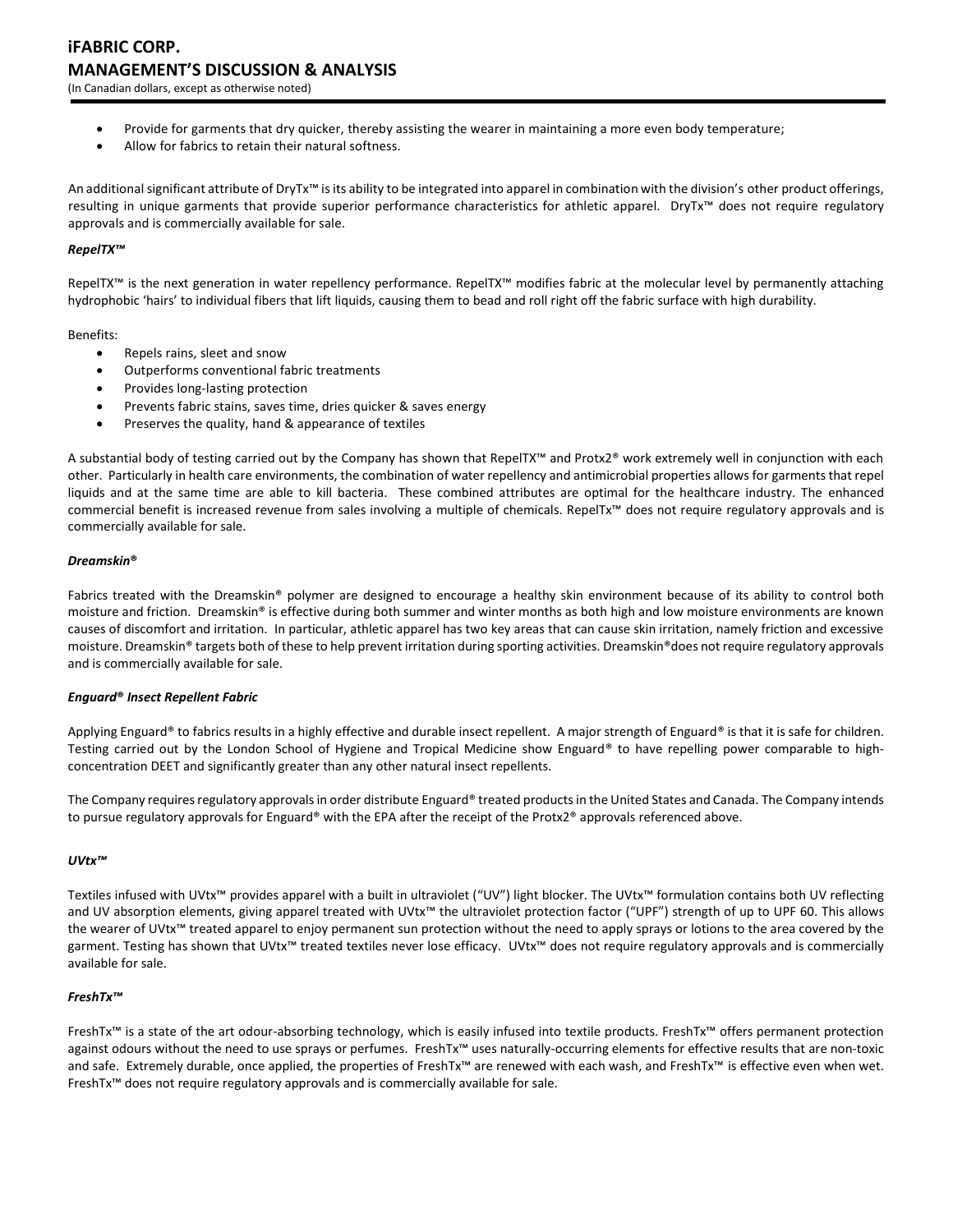# **iFABRIC CORP. MANAGEMENT'S DISCUSSION & ANALYSIS**

(In Canadian dollars, except as otherwise noted)

#### *Apollo*

Apollo is the ultimate treatment for combating odour. With the use of antimicrobial + neutralization combined it not only smells fresher but also combats odour causing bacteria in order to extend textile life. Apollo does not require regulatory approvals and is commercially available for sale.

#### *TempTX*

TempTX is offered in two variants:

#### **Cool**

TempTX COOL utilizes unique chemical composites in order to decrease skin surface temperature, allowing for maximum performance in the hottest conditions.

#### **Thermo**

TempTX THERMO uses an innovative thermo-conductive inner coating to absorb and retain body heat.

TempTX does not require regulatory approvals and is commercially available for sale.

## **IMPACT OF THE COVID-19 PANDEMIC ON OPERATIONS FOR THE QUARTER**

During Q1 2021, the continued spread of the Coronavirus (COVID-19) had ongoing significant positive and negative impacts on the Company's operations.

The Intimate Apparel Division remains severely impacted by the pandemic, as a result of the continued closure or restrictions faced by many retail stores. As a consequence, revenues for the division decreased by approximately 46% in the quarter compared to the comparable quarter in the previous year. However, the loss in gross margin from lower revenues was substantially offset by an improved gross margin %, the receipt of government assistance as well as cost savings on travel, royalties, commissions and other variable costs.

By contrast the Intelligent Fabrics Division continues to see major benefits to its operations as a result of the pandemic. Successful testing of the ability of Protx2® to deactivate the COVID-19 causing virus, completed in May 2020, has resulted in a substantial increase in demand for the division's products. In addition a large contract for the sale of personal protective equipment, the fulfilment of which had been delayed by a contract dispute in China was completed in the quarter and, new programs for performance apparel for a major retailer in Canada continue to grow. As a consequence, revenues for this division increased by approximately 379% in Q1 2021.

For the group as a whole, revenues increased by approximately 190% despite the pandemic. In response to these events, the Company has developed a number of comprehensive and evolving operational and risk management strategies to support the business for a future rebound in sales in its Intimate Apparel Division, and to sustain growth in its Intelligent Fabrics division. The management of iFabric is of the opinion that it has made adequate provision in the Financial Statements for the year Quarter ended December 31, 2020, for all potential impairment to the Company's assets as a result of the COVID-19 pandemic.

#### **SELECTED ANNUAL INFORMATION**

The following table sets forth selected annual consolidated statement of earnings (loss) information and balance sheet data for each of the last five fiscal years.

| For the year ended and as at September 30,              | 2020       | 2019          | 2018       | 2017       | 2016       |
|---------------------------------------------------------|------------|---------------|------------|------------|------------|
| <b>Income Statement Data</b>                            |            |               |            |            |            |
| Revenue                                                 | 11,521,676 | 10,435,348    | 15,121,370 | 18,856,477 | 13,570,365 |
| Net earnings (loss) attributable to common shareholders | (617, 770) | (1, 299, 863) | 924,743    | 1,597,070  | (373, 977) |
| Net earnings (loss) per common share                    |            |               |            |            |            |
| Basic                                                   | (0.023)    | (0.050)       | 0.035      | 0.061      | (0.014)    |
| Diluted                                                 | (0.023)    | (0.050)       | 0.034      | 0.059      | (0.014)    |
| <b>Balance Sheet Data</b>                               |            |               |            |            |            |
| Total assets                                            | 17,514,091 | 11,983,802    | 14,179,359 | 14,724,528 | 12,296,093 |
| Total non-current financial liabilities                 | 650,130    | 476,747       | 1,818,657  | 586,544    | 1,893,809  |
| Cash dividends declared                                 |            |               |            |            |            |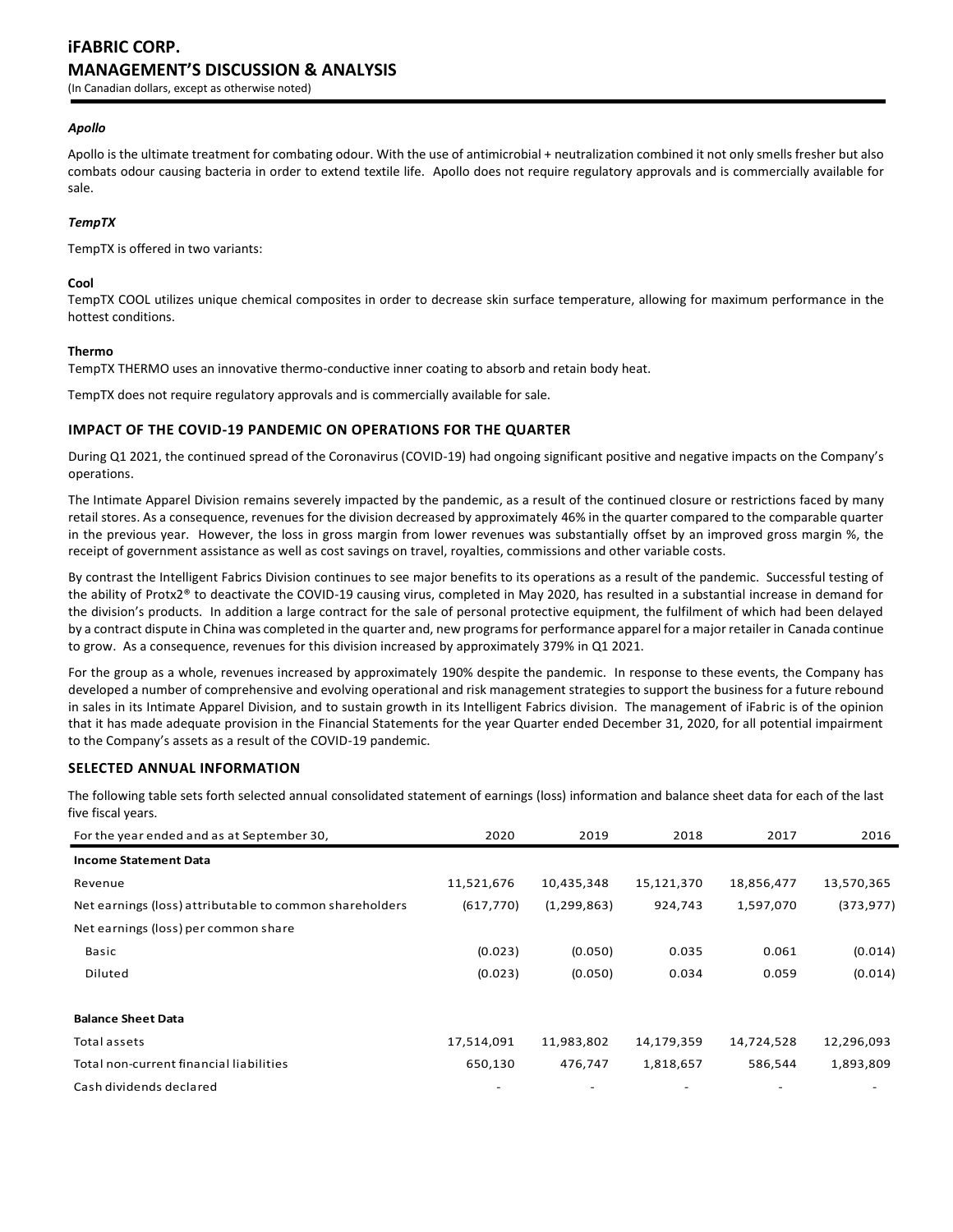# **RESULTS OF OPERATIONS – THREE MONTHS ENDED DECEMBER 31, 2020 AND 2019**

The following table sets forth the Company's unaudited condensed consolidated statements of earnings (loss) and comprehensive earnings (loss) for the three months ended December 31, 2020 and 2019:

| For the three months ended December 31,                               | 2020       | 2019       |
|-----------------------------------------------------------------------|------------|------------|
| <b>REVENUE</b>                                                        | 7,520,901  | 2,596,841  |
| <b>COST OF SALES</b>                                                  | 4,616,666  | 1,504,622  |
| <b>GROSS PROFIT</b>                                                   | 2,904,235  | 1,092,219  |
| <b>EXPENSES</b>                                                       |            |            |
| Selling, general and administrative costs                             | 1,096,694  | 1,200,687  |
| Interest expense                                                      | 14,245     | 12,218     |
| Amortization of property, plant and equipment and right-of-use assets | 20,990     | 21,966     |
| Amortization of deferred development costs                            | 6,705      | 6,705      |
| Share-based compensation                                              | 6,745      | 11,739     |
|                                                                       | 1,145,379  | 1,253,315  |
| <b>EARNINGS (LOSS) FROM OPERATIONS</b>                                | 1,758,856  | (161,096)  |
| <b>OTHER EXPENSES (INCOME)</b>                                        |            |            |
| Gain on foreign exchange                                              | (136, 510) | (232, 888) |
| Government grants                                                     | (71, 335)  |            |
|                                                                       | (207, 845) | (232, 888) |
| <b>EARNINGS BEFORE INCOME TAXES</b>                                   | 1,966,701  | 71,792     |
| PROVISION FOR (RECOVERY OF) INCOME TAXES                              |            |            |
| Current                                                               | (40, 462)  | (32, 551)  |
| Deferred                                                              | 398,900    | 48,119     |
|                                                                       | 358,438    | 15,568     |
| <b>NET EARNINGS</b>                                                   | 1,608,263  | 56,224     |
| NET EARNINGS ATTRIBUTABLE TO:                                         |            |            |
| iFabric Corp. shareholders                                            | 1,602,282  | 53,810     |
| Non-controlling interest                                              | 5,981      | 2,414      |
|                                                                       | 1,608,263  | 56,224     |
| OTHER COMPREHENSIVE LOSS                                              |            |            |
| Unrealized loss on translation of foreign operations                  | (271, 871) | (226,781)  |
| TOTAL COMPREHENSIVE EARNINGS (LOSS)                                   | 1,336,392  | (170,557)  |
| <b>EARNINGS PER SHARE (note 13)</b>                                   |            |            |
| Basic                                                                 | 0.060      | 0.002      |
| Diluted                                                               | 0.058      | 0.002      |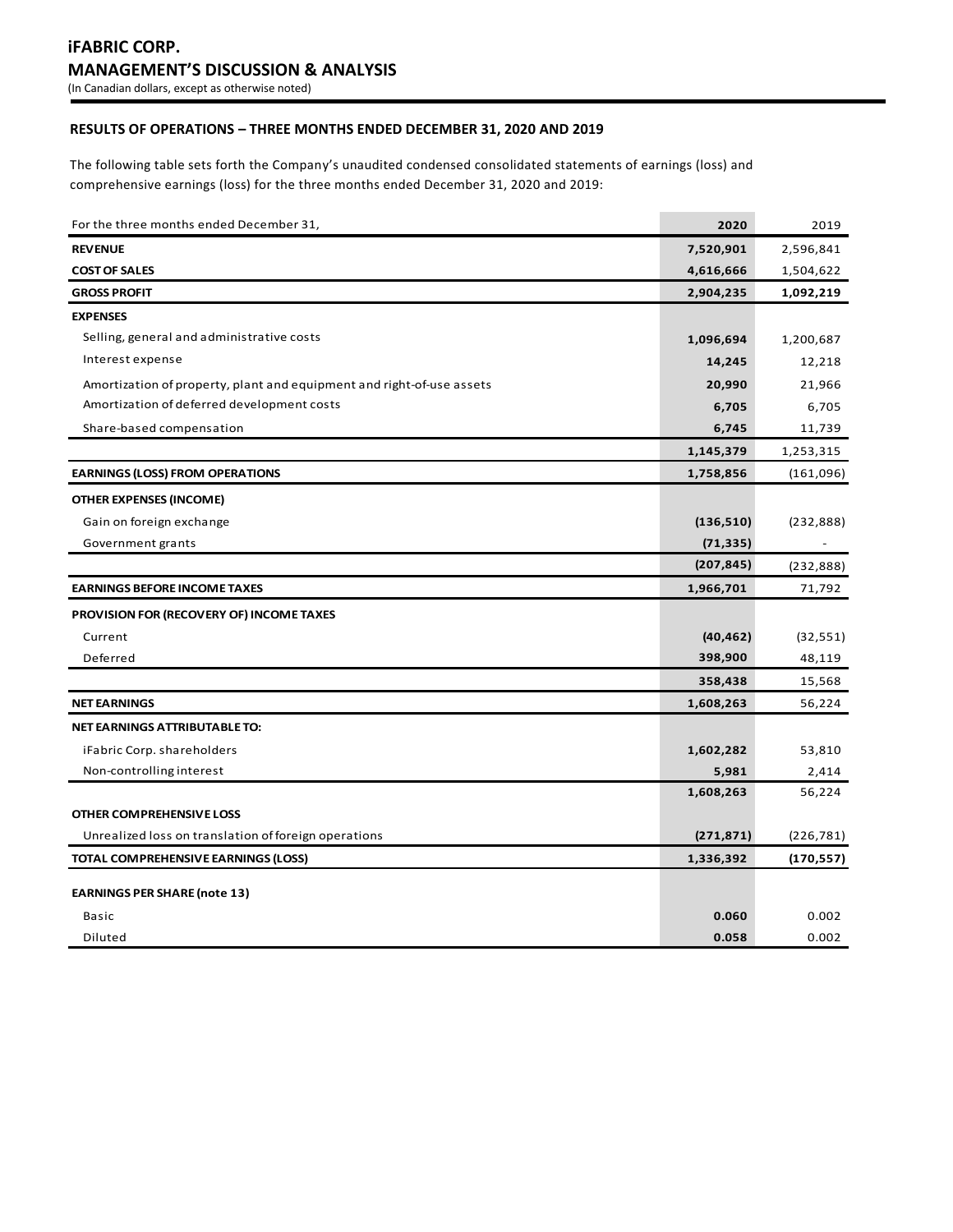# **iFABRIC CORP. MANAGEMENT'S DISCUSSION & ANALYSIS**

(In Canadian dollars, except as otherwise noted)

## **SELECTED OPERATING SEGMENT DATA**

|                                      |           |             |          | Corporate                |              |
|--------------------------------------|-----------|-------------|----------|--------------------------|--------------|
|                                      | Intimate  | Intelligent | Other    | Items and                |              |
| Three months ended December 31, 2020 | Apparel   | Fabrics     | Segments | Eliminations             | Consolidated |
| External Revenue                     | 612.911   | 6.880.019   | 27.971   | $\overline{\phantom{0}}$ | 7,520,901    |
| Earnings (loss) before income taxes  | (18, 547) | 1,983,235   | 31,329   | (29, 316)                | 1,966,701    |

|                                      |           |             |          | Corporate                |              |
|--------------------------------------|-----------|-------------|----------|--------------------------|--------------|
|                                      | Intimate  | Intelligent | Other    | Items and                |              |
| Three months ended December 31, 2019 | Apparel   | Fabrics     | Segments | Eliminations             | Consolidated |
| External Revenue                     | 1,129,707 | 1.435.051   | 32,083   | $\overline{\phantom{a}}$ | 2,596,841    |
| Earnings (loss) before income taxes  | 113.621   | 15.165      | 13,805   | (70, 799)                | 71,792       |

## **Revenue by geographic regions:**

| Three months ended December 31, | 2020      | 2019      |
|---------------------------------|-----------|-----------|
| External sales revenue          |           |           |
| Canada                          | 1,443,875 | 538,199   |
| <b>United States</b>            | 4,365,769 | 1,011,891 |
| United Kingdom                  | 19,843    | 27,010    |
| Southeast Asia and other        | 1,691,414 | 1,019,741 |
| Total                           | 7,520,901 | 2,596,841 |

## **Q1 2021 FINANCIAL HIGHLIGHTS**

| Three months ended December 31,                        | 2020      | 2019      |
|--------------------------------------------------------|-----------|-----------|
|                                                        |           |           |
| Revenue                                                | 7,520,901 | 2,596,841 |
| Earnings (loss) from operations                        | 1,758,856 | (161,096) |
| Share based compensation                               | (6, 745)  | (11, 739) |
| Adjusted EBITDA *(Note)                                | 2,015,386 | 124,420   |
| Net earnings after tax                                 | 1,608,263 | 56,224    |
| Net earnings after tax<br>attributable to shareholders | 1,602,282 | 53,810    |
| Net earnings per share                                 |           |           |
| Basic                                                  | 0.060     | 0.002     |
| Diluted                                                | 0.058     | 0.002     |

*\*Note: Adjusted EBITDA represents earnings before interest, taxes, depreciation, amortization and share based compensation.* See "*Reconciliation of non-IFRS financial measures*".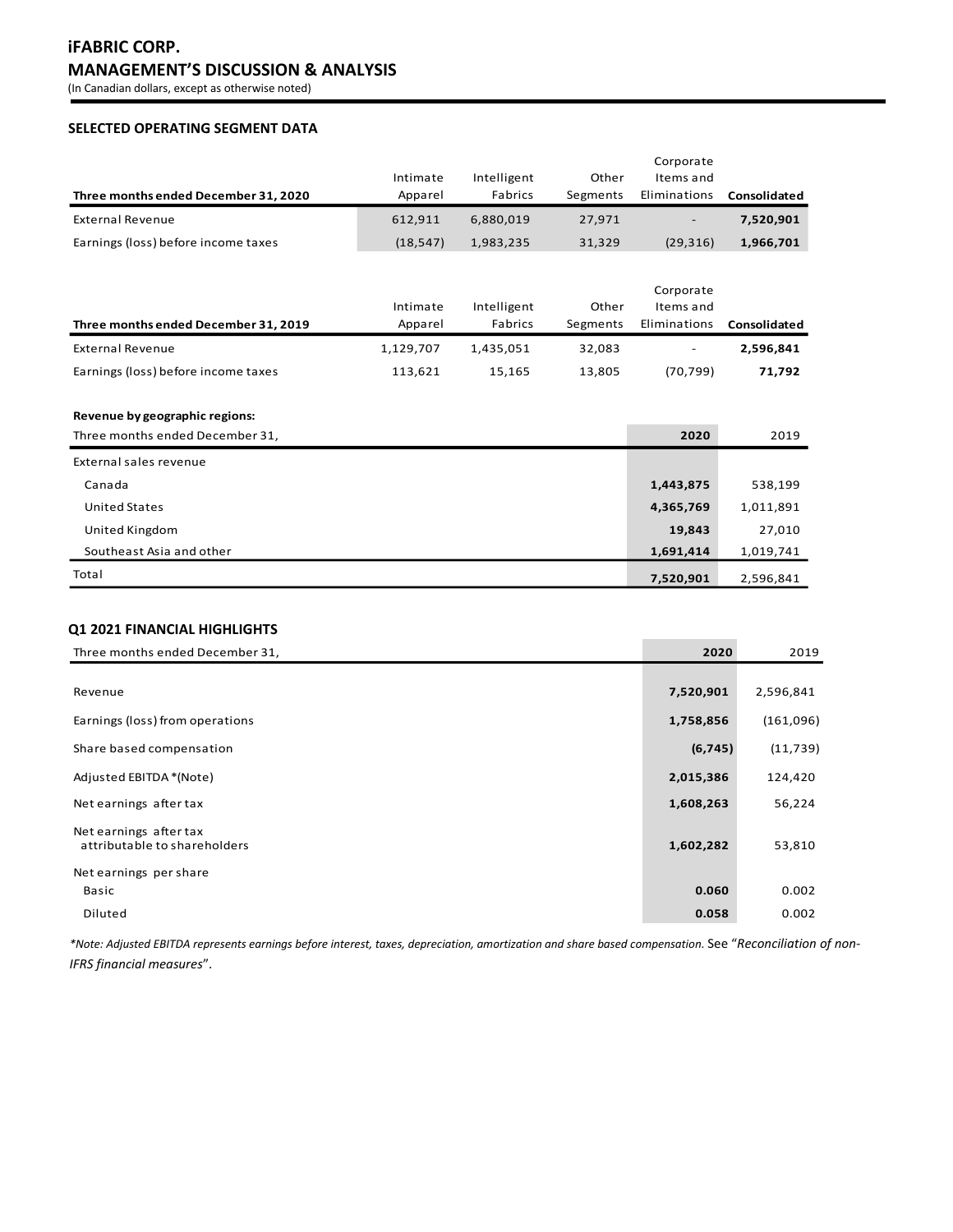## **DISCUSSION OF THE RESULTS OF OPERATIONS – THREE MONTHS ENDED DECEMBER 31, 2020 AND 2019**

## **Revenue**

Revenue increased by \$4,924,060 to \$7,520,901 in Q1 2021 from \$2,596,841 in Q1 2020. With respect to the reportable operating segments of the Company, revenue decreased by 46% or \$516,796 in its Intimate Apparel segment to \$612,911 in Q1 2021 from \$1,129,707 in Q1 2020 and, revenue increased by 379% or \$5,444,968 in its Intelligent Fabrics segment to \$6,880,019 in Q1 202 1 from \$1,435,051 in Q1 2020. Revenue from other segments, being rental income from third party tenants, was virtually unchanged at \$27,971 in Q1 2021 compared to \$32,083 in the comparable quarter of 2020. Geographically, revenue increased in Canada, US and Southea st Asia and other areas but decreased in the UK.

Overall, revenue increased by 190% during Q1 2021 in comparison to Q1 2020. In the Intelligent Fabrics operating segment, revenue growth was mainly attributable to the fulfilment of a personal protective equipment contract, which was previously delayed due to supplier constraints in China, increased chemical sales, and new finished apparel programs. In the Intimate Apparel operating segment, the decrease in revenue in Q1 2021 compared to Q1 2020, was primarily attributable to store closings or restrictions faced by certain of its major retail customers due to the COVID-19 pandemic.

## **Gross profit**

Gross profit as a percentage of revenue decreased to 39% in Q1 2021 from 42% in Q1 2020. This decrease in gross margin % is a ttributable to a higher proportion of Intelligent Fabric segment sales at lower margins in Q1 2021 compared to Q1 2020. Gross profit in dollars increased by 166% or \$1,812,016 to \$2,904,235 in Q1 2021 from \$1,092,219 in Q1 2020. The increase in gross profit dollars is largely attributable to the increase in revenues in Q1 2021 compared to 2020, as well as the factors discussed above.

## **Selling, general and administrative costs**

In Q1 2021, selling, general and administrative costs decreased to \$1,096,694 compared to \$1,200,687 in Q1 2020. The decrease of \$103,993 in costs is mainly attributable to a decrease in travel and other variable costs in Q1 2021 versus Q1 2020, resultant from the COVID-19 pandemic.

#### **Interest Expense**

Interest expense during Q1 2021 was \$14,245 compared to \$12,218 during Q1 2020.

#### **Amortization**

Amortization of the Company's property, plant and equipment and deferred development costs totaled \$27,695 during Q1 2021 compared to \$28,671 during Q1 2020.

#### **Share-based compensation**

Share-based compensation costs in Q1 2021 were \$6,745 compared to \$11,739 in Q1 2020 resulting in a decrease of \$4,994. The decrease in share-based compensation costs is due to a reduction in the vesting of previously issued stock options.

#### **Gain on foreign exchange**

In Q1 2021, the Company's gain on foreign exchange was \$136,510 versus a gain of \$232,888 in Q1 2020. The primary reason for reduced exchange gains is the relatively lower strengthening of the U.S. Dollar during Q1 2021, compared to Q1 2020.

#### **Provision for (recovery of) income taxes**

The Company's provision for income taxes in Q1 2021 was \$358,438 compared to \$15,568 in Q1 2020. Included in the earnings (loss) before income taxes are certain non-deductible items for tax purposes. Temporary differences are the primary reason for the change in the Company's effective income tax rate from Q1 2021 to Q1 2020.

## **Net earnings and EBITDA**

Net earnings attributable to iFabric's shareholders during Q1 2021 was \$1,602,282 (\$0.060 per share basic and \$0.058 per share diluted) compared to a net earnings of \$53,810 in Q1 2020 (\$0.002 per share, basic and diluted). The \$1,548,472 increase in net earnings in Q1 2021 versus Q1 2020 is largely attributable to an increase in revenues and margin contribution and, a reduction in expenses as discussed above. Adjusted EBITDA for Q1 2021 amounted \$2,015,386 compared to adjusted EBITDA of \$124,420 in Q1 2020 representing an increase of \$1,890,966 for the same reasons.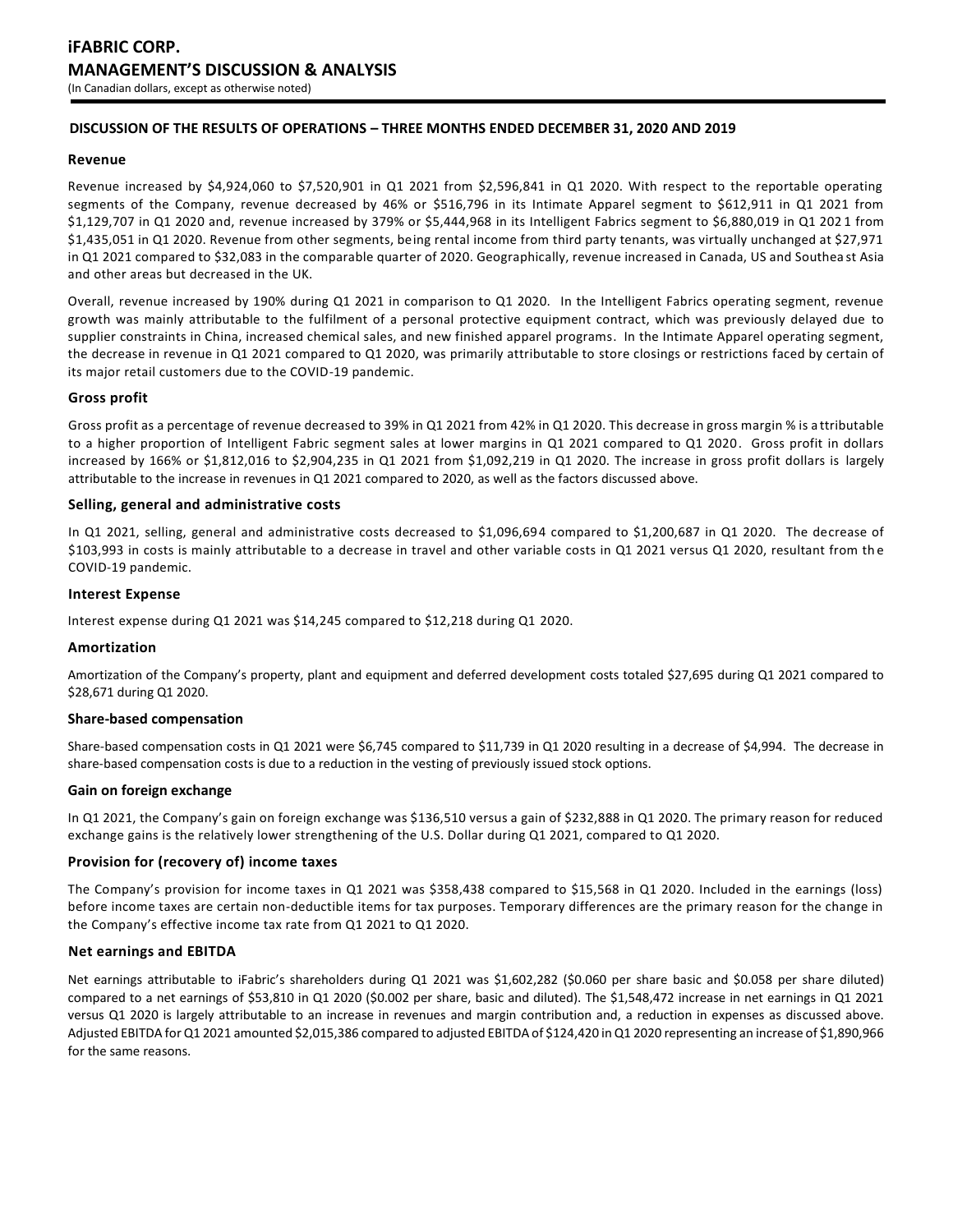# **iFABRIC CORP. MANAGEMENT'S DISCUSSION & ANALYSIS** (In Canadian dollars, except as otherwise noted)

#### **Other comprehensive earnings (loss)**

For the three months ended December 31, 2020 a loss of \$271,871 was included in other comprehensive earnings, in respect of the unrealized loss arising on currency translation of foreign operations in Q1 2021 compared to a loss of \$226,781 included in other comprehensive earnings for Q1 2020. Total comprehensive earnings amounted to \$1,336,392 in the current quarter compared to a total comprehensive loss of \$170,557 in the comparable quarter of 2020, representing an increase in total comprehensive earnings of \$1,506,949.

## **SEASONALITY AND QUARTERLY FLUCTUATIONS**

The Company's business is seasonal and results of operations for any interim period are not necessarily indicative of results of operations for the full fiscal year.

## **SUMMARY OF QUARTERLY RESULTS**

The following table sets forth our unaudited quarterly consolidated results of operations data. The information in the table below has been derived from unaudited interim consolidated financial statements that, in management's opinion, have been prepared on a consistent basis and include all adjustments necessary for a fair presentation of information. The information below is not necessarily indicative of results for any further quarter.

| Fiscal 2021                                             | Q <sub>1</sub> | Q <sub>2</sub> | Q <sub>3</sub> | Q4        |
|---------------------------------------------------------|----------------|----------------|----------------|-----------|
| Revenue                                                 | 7,520,901      |                |                |           |
| Net earnings (loss) attributable to common shareholders | 1,602,282      |                |                |           |
| Net earnings (loss) per common share                    |                |                |                |           |
| <b>Basic</b>                                            | 0.060          |                |                |           |
| Diluted                                                 | 0.058          |                |                |           |
| Fiscal 2020                                             | Q1             | Q <sub>2</sub> | Q <sub>3</sub> | Q4        |
| Revenue                                                 | 2,596,841      | 2,252,090      | 3,057,712      | 3,615,033 |
| Net earnings (loss) attributable to common shareholders | 53,810         | (481, 746)     | (546, 926)     | 357,092   |
| Net earnings (loss) per common share                    |                |                |                |           |
| <b>Basic</b>                                            | 0.002          | (0.018)        | (0.021)        | 0.014     |
| Diluted                                                 | 0.002          | (0.018)        | (0.021)        | 0.014     |
| Fiscal 2019                                             | Q1             | Q <sub>2</sub> | Q <sub>3</sub> | Q4        |
| Revenue                                                 | 2,471,881      | 2,503,793      | 2,284,507      | 3,175,167 |
| Net earnings (loss) attributable to common shareholders | (557, 122)     | (386, 487)     | (642, 120)     | 285,866   |
| Net earnings (loss) per common share                    |                |                |                |           |
| <b>Basic</b>                                            | (0.021)        | (0.015)        | (0.024)        | 0.011     |
| Diluted                                                 | (0.021)        | (0.015)        | (0.024)        | 0.011     |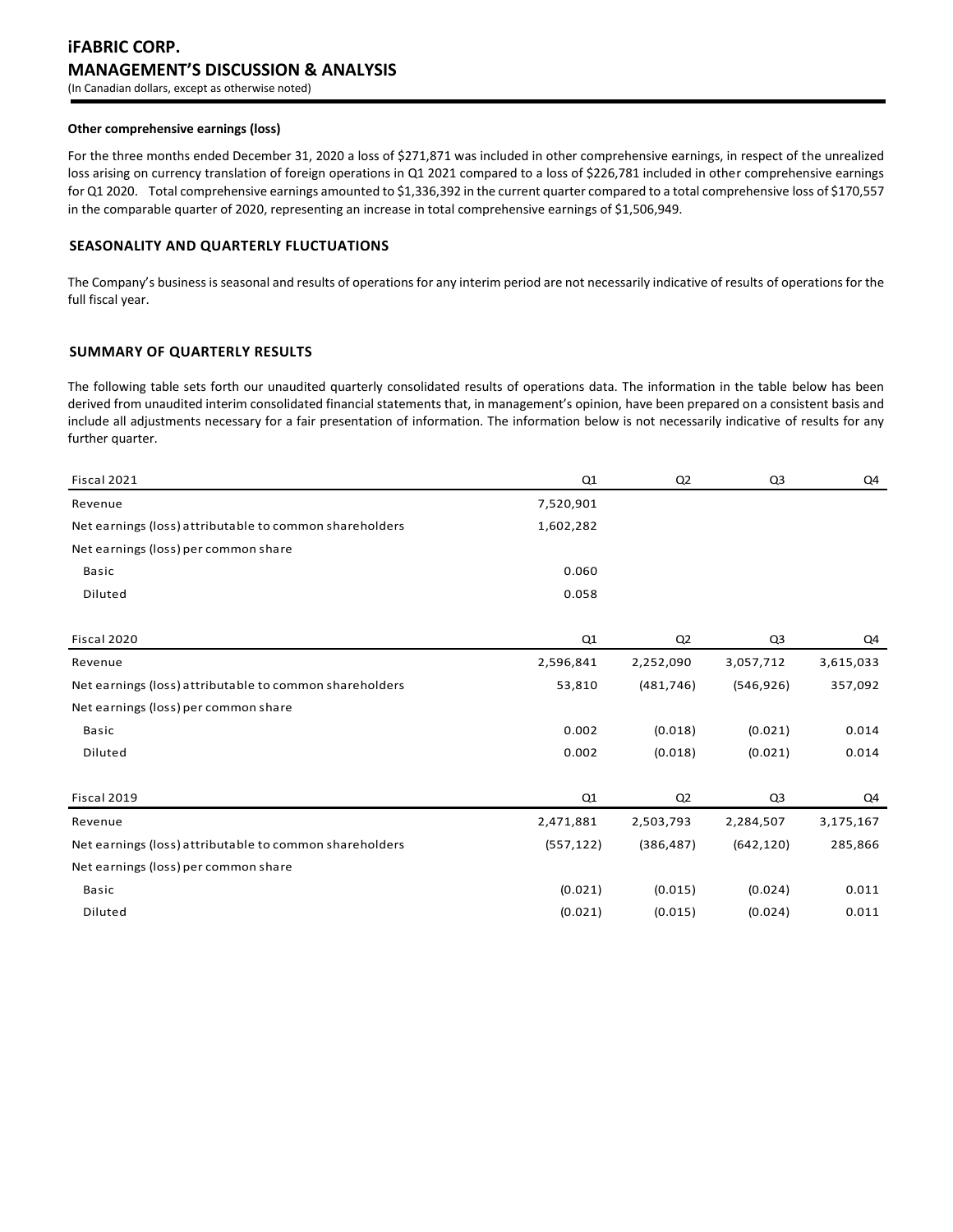The following table sets forth the Company's unaudited condensed consolidated statements of financial position as at December 31, 2020 and the audited annual consolidated statements of financial position as at September 30, 2020

|                                                         | December 31, | September 30, |
|---------------------------------------------------------|--------------|---------------|
| As at                                                   | 2020         | 2020          |
| <b>ASSETS</b>                                           |              |               |
| <b>Current assets</b>                                   |              |               |
| Cash                                                    | 946,563      | 1,160,428     |
| Accounts receivable (note 4)                            | 4,287,771    | 4,442,787     |
| Inventories (note 5)                                    | 2,953,932    | 3,138,128     |
| Income taxes recoverable                                | 114,053      | 265,982       |
| Prepaid expenses and deposits (note 6)                  | 3,945,245    | 4,106,986     |
| Foreign exchange forward contracts (note 7)             | 123,354      | 126,994       |
| <b>Total current assets</b>                             | 12,370,918   | 13,241,305    |
| <b>Non-current assets</b>                               |              |               |
| Due from related parties (note 8)                       | 112,248      | 112,248       |
| Property, plant and equipment                           | 2,732,294    | 2,744,875     |
| Right-of-use assets                                     | 53,326       | 61,735        |
| Deferred development costs                              | 251,773      | 258,478       |
| Deferred income taxes                                   | 641,500      | 1,040,400     |
| Goodwill                                                | 55,050       | 55,050        |
| <b>Total non-current assets</b>                         | 3,846,191    | 4,272,786     |
| Total assets                                            | 16,217,109   | 17,514,091    |
| <b>LIABILITIES</b>                                      |              |               |
| <b>Current liabilities</b>                              |              |               |
| Accounts payable and accrued liabilities (note 10)      | 2,853,328    | 1,771,983     |
| Customer deposits                                       |              | 3,909,093     |
| Income taxes payable                                    | 383,596      | 324,775       |
| Deferred revenue                                        | 49,703       | 57,770        |
| Current portion of contract liability                   | 165,611      | 165,611       |
| Current portion of lease liability                      | 30,037       | 30,037        |
| Current portion due to related parties                  | 518          | 38            |
| Current portion of bank loan payable (note 11)          | 1,241,364    | 1,259,783     |
| <b>Total current liabilities</b>                        | 4,724,157    | 7,519,090     |
| <b>Non-current liabilties</b>                           |              |               |
| Non-current portion of contract liability               | 44,883       | 122,560       |
| Non-current portion of lease liability                  | 17,889       | 25,398        |
| Due to related parties                                  | 502,172      | 502,172       |
| <b>Total non-current liabilities</b>                    | 564,944      | 650,130       |
| <b>Total liabilities</b>                                | 5,289,101    | 8,169,220     |
| Commitments (note 15)                                   |              |               |
| <b>EQUITY</b>                                           |              |               |
| Equity attributable to iFabric Corp. shareholders       |              |               |
| Capital stock (note 14)                                 | 3,641,276    | 3,282,276     |
| <b>Reserves</b>                                         | 2,655,962    | 2,768,217     |
| <b>Retained earnings</b>                                | 4,845,509    | 3,243,227     |
| Accumulated other comprehensive (loss) earnings         | (225, 725)   | 46,146        |
| Total equity attributable to iFabric Corp. shareholders | 10,917,022   | 9,339,866     |
| Non-controlling interest                                | 10,986       | 5,005         |
| <b>Total equity</b>                                     | 10,928,008   | 9,344,871     |
| <b>Total liabilities and equity</b>                     | 16,217,109   | 17,514,091    |
|                                                         |              |               |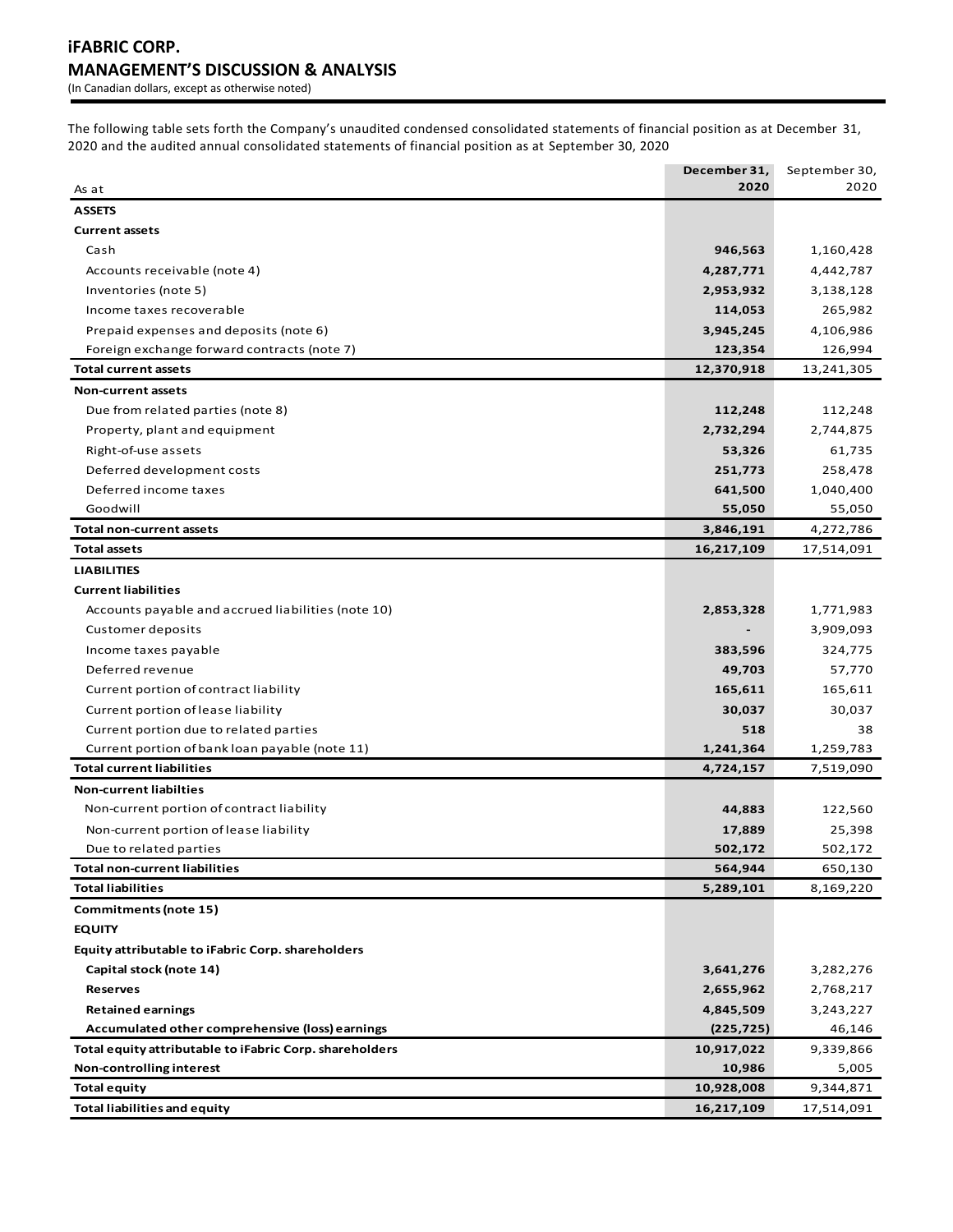## **OVERVIEW OF CONSOLIDATED STATEMENTS OF FINANCIAL POSITION**

The Company's cash balance decreased to \$946,563 as at December 31, 2020 from \$1,160,428 as at September 30, 2020 representing a decrease of \$213,865. This decrease was mainly attributable to payments for inventory.

Total accounts receivable at the end of Q1 2021 was \$4,287,771 compared to \$4,442,787 as at September 30, 2020. The reductio n in accounts receivable is attributable to a decrease in the average collection period.

Total inventory decreased by \$184,196 to \$2,953,932 at the end of Q1 2021 from \$3,138,128 at the end of fiscal 2020.

Property, plant and equipment at the end of Q1 2021 totaled \$2,732,294 compared to \$2,744,875 at the end of fiscal 2020, with the difference attributable to amortization.

Right-of-use assets decreased to \$53,326 in Q1 2021 compared to \$61,735 at the end of fiscal 2020, with the difference attributable to amortization.

Deferred development costs decreased to \$251,773 at the end of Q1 2021 from \$258,478 at the end of fiscal 2020, with the difference attributable to amortization.

Deferred income taxes decreased to \$641,500 at the end of Q1 2021 from \$1,040,400 at the end of fiscal 2020 representing a de crease of \$398,900. The decrease is mostly attributable to utilization of a portion of the non-capital losses previously incurred in the Company's Intelligent Fabric operating segment.

Total liabilities at the end of Q1 2021 were \$2,880,119 lower than at the end of fiscal 2020 and amounted to \$5,289,101 at th e end of the quarter compared to \$8,169,220 at September 30, 2020. The main decrease in liabilities was with respect to the fulfillment of a customer contract in the quarter for which advance deposits had been received.

## **NON-GAAP PERFORMANCE MEASURES**

The following tables reconcile Non-GAAP Performance Measures used by the Company in analyzing the operational performance of the Company to their nearest IFRS measure, and should be read in conjunction with the Consolidated statement of operations and comprehensive earnings (loss) and Consolidated statement of cash flows included in the Consolidated financial statements as of December 30, 2020 and 2019.

#### *EBITDA and Adjusted EBITDA*

The following table reconciles net earnings and comprehensive earnings (loss) attributable to owners of the Company to our Non-GAAP Performance Measure Adjusted EBITDA:

| Three months ended December 31,                                       | 2020      | 2019      |
|-----------------------------------------------------------------------|-----------|-----------|
|                                                                       |           |           |
| Net earnings after tax attributable to shareholders<br>Add (deduct):  | 1,602,282 | 53,810    |
| Net earnings attributable to non-controlling interest                 | 5,981     | 2,414     |
| Provision for income taxes                                            | 358,438   | 15,568    |
| Share-based compensation                                              | 6,745     | 11,739    |
| Amortization of deferred development costs                            | 6,705     | 6,705     |
| Amortization of plant, property and equipment and right-of-use assets | 20,990    | 21,966    |
| Interest expense                                                      | 14,245    | 12,218    |
|                                                                       |           |           |
| <b>Adjusted EBITDA</b>                                                | 2,015,386 | 124,420   |
| Add (deduct):                                                         |           |           |
| Share-based compensation                                              | (6, 745)  | (11, 739) |
| <b>EBITDA</b>                                                         | 2,008,641 | 112,681   |

The Company provides adjusted EBITDA for the purpose of providing investors, prospective investors and other users of the financial statements the means to fully assess the Company's operational performance, by excluding items such as share-based compensation and other expense items which, are not are not considered operational in nature.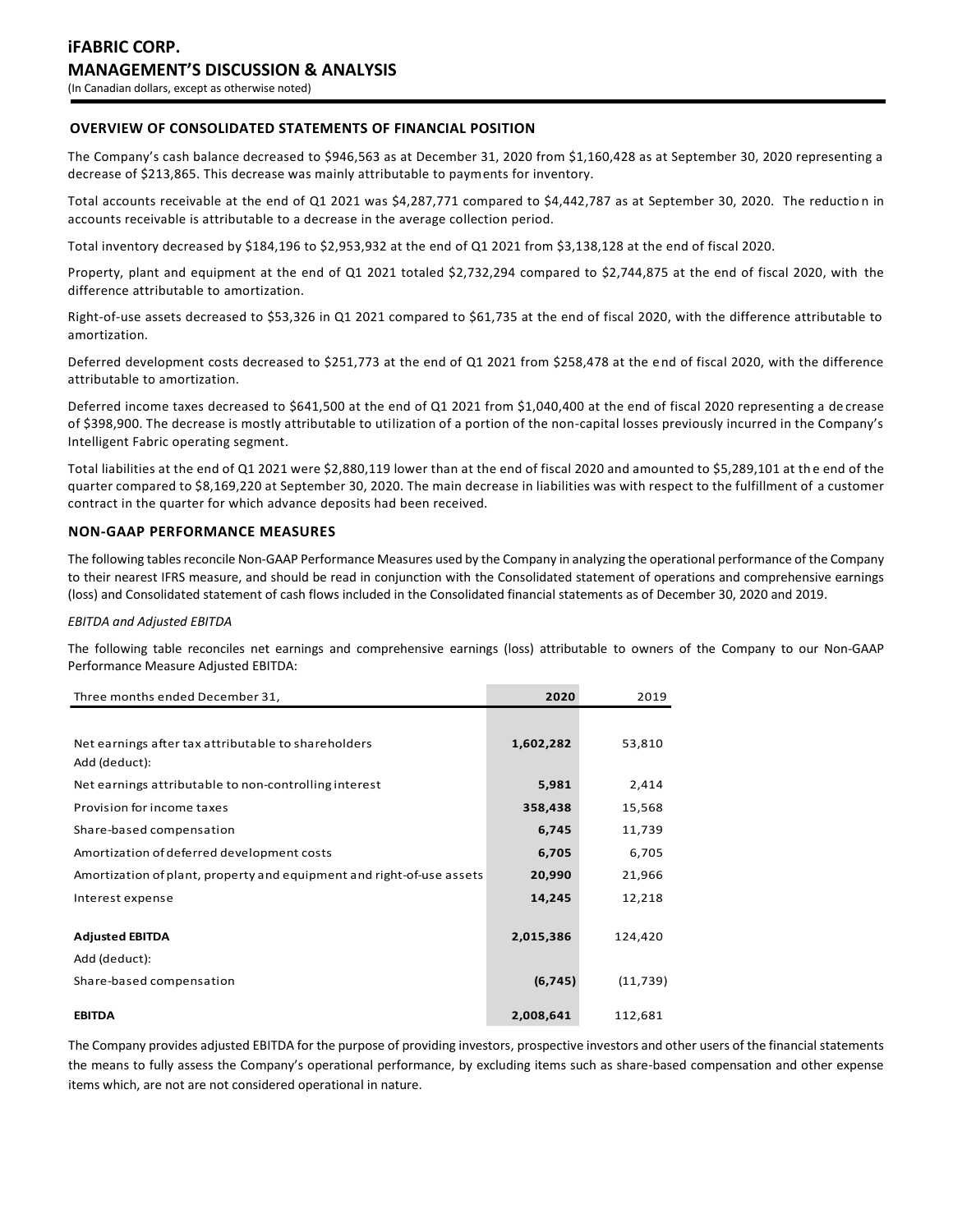## **LIQUIDITY, CASH FLOWS AND CAPITAL RESOURCES**

The Company is subject to risks including, but not limited to, the potential inability to raise additional funds through debt and/or equity financing to support the Company's development and continued operations, and to meet the Company's liabilities and commitments as they come due. The Company's capital resources include a bank operating line, long-term debt, and equity attributable to the Company's shareholders.

#### **Bank Operating Line**

Two of the Company's subsidiaries share a demand operating loan with a tier one Canadian bank available to a maximum of \$3,750,000, against which \$0 was outstanding as at December 31, 2020 (September 30, 2020 - \$0). The loan facility bears interest at either the bank's prime lending rate or USD base rate, as applicable, plus 0.75%. The purpose of the credit facility is to provide for ongoing operating requirements including the financing of accounts receivable and inventories. The facility is secured by a first-ranking all-indebtedness collateral mortgage in the amount of \$3,000,000 on land and buildings, a general security agreement, an assignment of rents, as well as guarantees from the Company and two of its subsidiary companies.

#### **Variable Rate Term-Loan**

One of the Company's subsidiaries has a variable rate term loan, payable in monthly payments of \$10,331 comprising principal and interest at a variable rate of prime plus 0.75% per annum, amortized over a fifteen-year period ending February 29, 2032, maturing March 5, 2021 and secured by a first-ranking all-indebtedness collateral mortgage in the amount of \$3,000,000 on land and buildings, a general security agreement, an assignment of rents, as well as guarantees from the Company and three of its subsidiary companies.

As at December 31, 2020, the total amount outstanding on this loan was \$1,241,364 (September 30, 2020 - \$1,259,783). Management expects to renegotiate this loan for a further term at or before maturity.

Two of the Company's subsidiaries received \$40,000 each for a total of \$80,000, which was funded by the Canada Emergency Business Account ("CEBA"). This portion is interest free until December 31, 2022 and 25% of the balance will be forgiven if 75% of the balance is repaid by December 31, 2022. The Company expects to repay 75% of the CEBA balance due, amounting to \$60,000, within the next 12 months.

#### **Working capital**

Working capital represents current assets less current liabilities. As at December 31, 2020, the Company's working capital was \$7,646,761 compared to working capital of \$5,722,215 as at September 30, 2020, representing an increase of \$1,924,546 or 34%. The increase in working capital is mainly attributable to the earnings for the quarter.

#### **Operating activities**

Cash used in operating activities during the three months ended December 31, 2020 amounted to \$154,876 compared to an amount of \$1,034,448 provided by operating activities during the three months ended December 31, 2019, representing a decrease in cash flow of \$1,189,324. The decrease in operational cash flow can be largely attributed to the reduction in liabilities as discussed above.

#### **Financing activities**

Cash provided by financing activities during the three months ended December 31, 2020 amounted to \$212,882, compared to \$15,648 used in financing activities during the three months ended December 31, 2019, representing an increase of \$228,530 in financing cash inflow. The difference can be mostly attributed to the issuance of shares in Q1 2021 pursuant to the exercise of stock options.

#### **Investing activities**

There was no cash used in investing activities during the three months ended December 31, 2020 compared to \$136,219 used in investing activities during the three months ended December 31, 2019. The difference can be attributed to investment in intangible assets in Q1 2020.

## **OFF-BALANCE SHEET ARRANGEMENTS**

The Company has no off-balance sheet arrangements as of December 31, 2020.

## **COMMITMENTS & CONTRACTUAL OBLIGATIONS**

The Company enters into foreign exchange forward contracts to manage the risks associated with exchange rate fluctuations. See note 7 of the Company's Q1 2021 unaudited condensed consolidated interim financial statements for more information.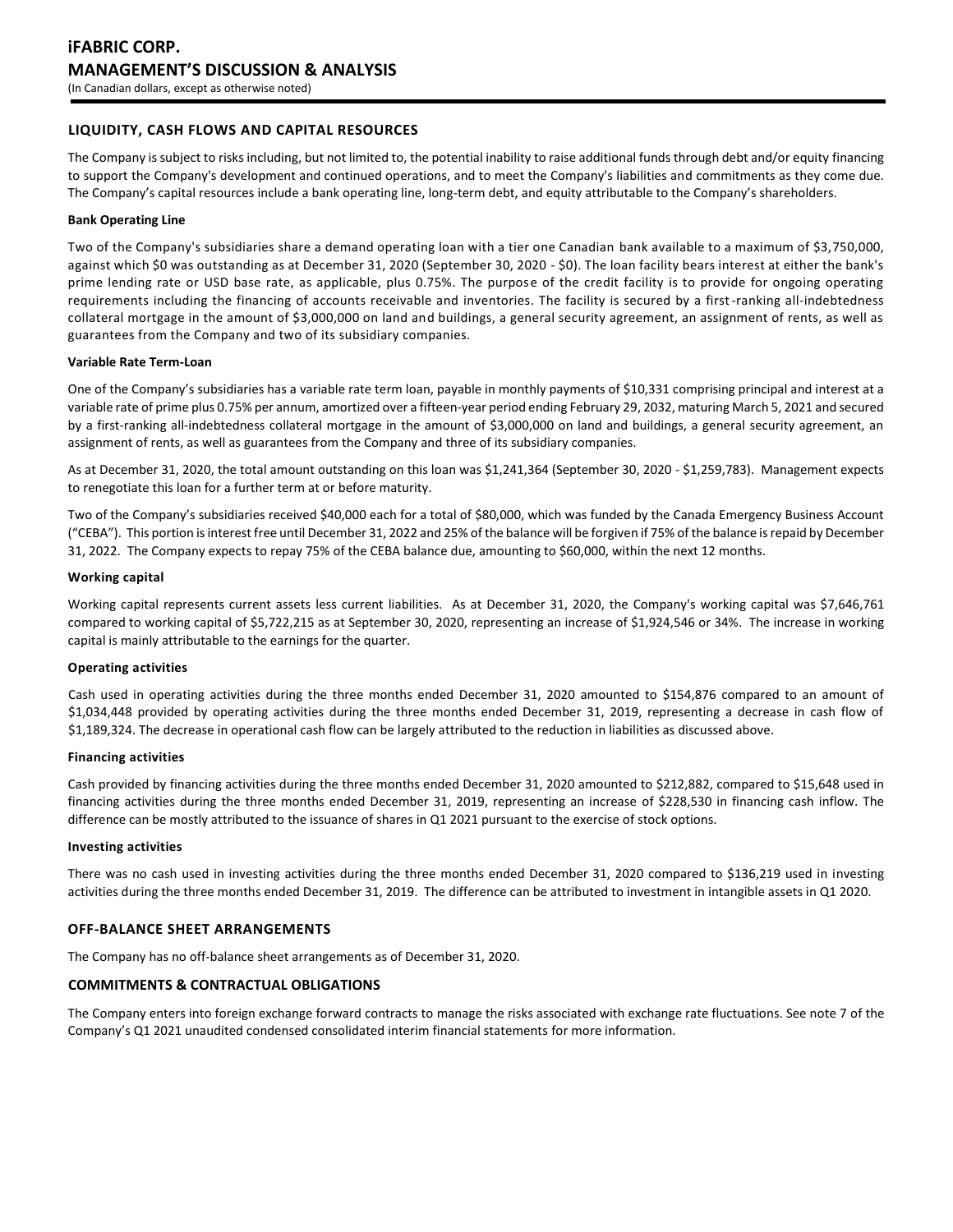## **SUBSEQUENT EVENTS**

The following material events occurred between December 31, 2020 and the date of this MD&A:

On January 20, 2021, the Company announced that it entered into an agreement with an investment bank to raise up to \$11.5 million by way of a private placement (the "Offering") of subscription receipts ("Subscription Receipts"). Pursuant to the proposed Offering, the Company will issue Subscription Receipts at a price of \$3.90 per Subscription Receipt. The Subscription Receipts shall be issued pursuant to a subscription receipt agreement (the "Subscription Receipt Agreement") to be entered into on the closing date among the Company, Stifel GMP and the subscription receipt agent. Each Subscription Receipt shall be deemed to be automatically converted into one unit of the Company (each, a "Unit") upon a receipt being issued by the securities regulatory authorities in the each of the provinces and territories of Canada where Subscription Receipts are sold, for a final short form prospectus of the Company (the "Qualifying Prospectus") qualifying the securities to be issued upon the conversion of the Subscription Receipts (the "Escrow Release Condition"). Each Unit will consist of one (1) common share of the Company, (each, a "Common Share") and one-half of one (0.5) common share purchase warrant (each whole common share purchase warrant, a "Warrant"), with each Warrant being exercisable to acquire one common share of the Company (a "Warrant Share") at an exercise price of \$4.60 per Warrant Share for a period of two (2) years following the Escrow Release Date (as defined below). The Company shall use commercially reasonable efforts to obtain the final receipt for the Qualifying Prospectus by March 8, 2021 (the "Qualification Deadline"). If a final receipt is not obtained on or before the Qualification Deadline, the Company shall issue to each holder of Subscription Receipts, for no additional consideration and without any further action on the part of the holder, an additional 0.5 of a Warrant for each Unit to be issued to such holder upon the deemed exercise of the Subscription Receipts. Until the final receipt is issued for such Qualifying Prospectus, the Subscription Receipts as well as the Common Shares and Warrants comprising the Units issuable upon conversion thereof will be subject to a four-month hold period under applicable Canadian securities laws.

On the Closing Date, the gross proceeds from the Offering, less 50% of the Agents' commission and expenses (the "Escrowed Funds"), will be placed into escrow and held by the subscription receipt agent, pending satisfaction of the Escrow Release Condition. The Escrowed Funds will be released from escrow in accordance with the terms of the Subscription Receipt Agreement upon satisfaction of the Escrow Release Condition (the "Escrow Release Date"). If the Escrow Release Condition is not satisfied on or prior to April 8, 2021, then each holder of Subscription Receipts will be reimbursed by the Company for their original subscription price, plus such holder's pro rata portion of any interest earned thereon.

The Company intends to use the net proceeds from the Offering for expansion of the Company's distribution network to new markets, ongoing research and development, new regulatory initiatives, clinical trial contributions, and for working capital and general corporate purposes.

On February 1, 2021, the Company announced that it had renewed its license and distribution agreement with MFB International Holdings S.a.r.l., a subsidiary of Hanesbrands Inc. ("Hanes"). The agreement covers the distribution by CGP of intimate apparel accessories and specialty bra solutions which are marketed under Hanes' various Maidenform brands. Under the terms of the agreement the Company has the non-exclusive right to use trademarks in connection with the manufacture, marketing, sale and distribution of various Maidenform® branded products, in the Company's market segment in certain countries including, among others, the United States, Canada, Mexico, the United Kingdom and a number of Caribbean countries. During the license term, the Company is required to pay a quarterly royalty on its net sales as defined in the agreement, on all products sold under the licensed marks. The effective royalty rates vary depending on the distribution channel and range from 0%-10%. Minimum annual royalties have been established for the period ending December 31, 2021 at U \$122,500. In addition, the Company is required to pay an advertising fee of 1%-2%, depending on the distribution channel. The license term is in effect until December 31, 2021. The extension of this agreement for a period of one year was agreed to by the licensor at the Company's request in order to allow it to fully assess the ongoing effects of the COVID-19 pandemic on future revenues. Management expects to renew the license for a longer term after the expiry of the extension.

## **RELATED PARTY TRANSACTIONS**

During the three month period ended December 31, 2020, there have been no significant changes in the related party transactions from those disclosed in the Company's 2020 audited consolidated financial statements and the 2020 annual MD&A.

## **FINANCIAL RISK MANAGEMENT**

The Company's risk management policies are established to identify and analyze the risks faced by the Company, to set appropriate risk limits and controls, and to monitor risks and adherence to limits. Risk management policies and systems are reviewed regularly to reflect changes in market conditions and the Company's activities. There have been no significant changes in the Company's risk exposures during the three months ended December 31, 2020 from those described in the Company's audited annual consolidated financial statements for the year ended September 30, 2020.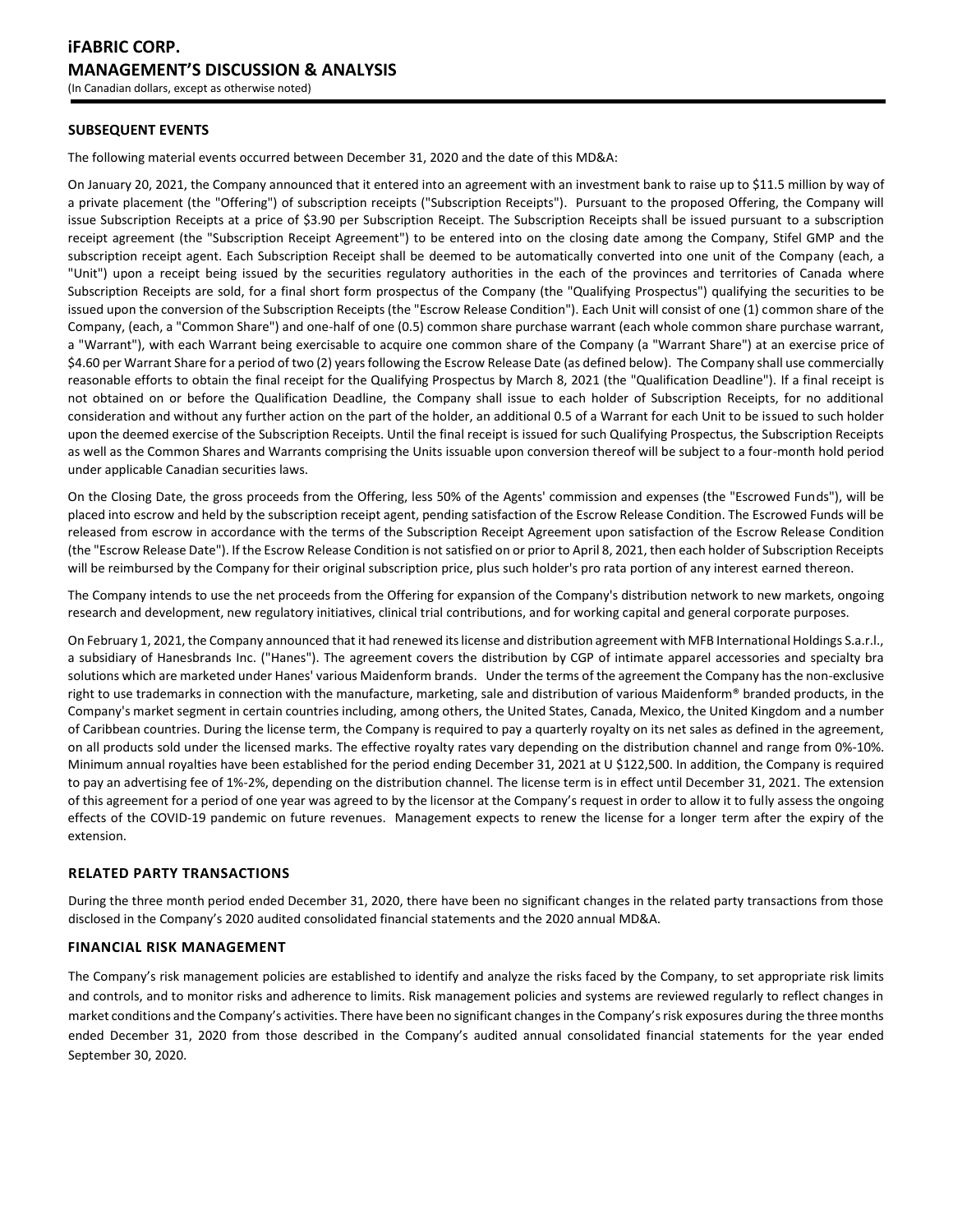## **OUTSTANDING SHARE DATA**

The Company is authorized to issue an unlimited number of common shares. As of the date of this MD&A, the Company had 26,575,750 common shares outstanding. Furthermore, as of the date of this MD&A, the Company had 1,729,000 options issued and outstanding, of which 1,629,000 were exercisable.

## **RISKS & UNCERTAINTIES**

The Company is exposed to various operational risks and uncertainties which are described in the Company's 2020 annual MD&A under the heading "Risks" and in the Company's Annual Information Form ("AIF") under the heading "Risk Factors". The risks and uncertainties disclosed in the 2020 annual MD&A and in the AIF are not exhaustive. There have been no specific additional risks or uncertainties identified during Q1 2021. New risk factors may emerge from time to time and it is not possible for management to predict all such risk factors, nor can it assess the impact of all such risk factors on the Company's business, performance, condition, results, operations, strategies and plans.

## **CRITICAL ACCOUNTING POLICIES AND ESTIMATES**

This MD&A is based upon the Q1 2021 unaudited condensed consolidated interim financial statements, which have been prepared in accordance with IFRS and IAS 34, "Interim Financial Reporting". The preparation of the Q1 2021 unaudited condensed consolidated interim financial statements requires management to select appropriate accounting policies and to make judgments, estimates and assumptions that affect the reported amounts of assets, liabilities, revenues, expenses and the disclosure of contingent assets and liabilities at the end of the reporting period. The estimates and related assumptions are based on previous experience and other factors considered reasonable under the circumstances, the results of which form the basis of making assumptions about carrying values of assets and liabilities that are not readily apparent from other sources.

The estimates and underlying assumptions are reviewed on an ongoing basis. Revisions to accounting estimates are recognized in the period in which the estimate is revised if the revision affects only that period or in the period of revision and future periods if the revision affects both current and future periods.

Significant assumptions about the future that management has made could result in a material adjustment to the carrying amounts of assets and liabilities, or on the reported results of revenues, expenses, gains, or losses, in the event that actual results differ from assumptions made. The methods used to calculate critical accounting estimates are consistent with prior periods.

During Q1 2021, there were no significant changes to methods used to:

- Cost inventory or determine provisions for obsolete or slow-moving inventory
- Determine impairment of deferred development costs
- Determine impairment of deferred income tax assets
- Determine impairment or estimated useful lives of property, plant and equipment
- Determine the fair value of share-based payment transactions

For further details concerning the use of estimates, judgments and assumptions in the preparation of the Company's Q1 2021 unaudited condensed consolidated interim financial statements, along with details of the significant accounting policies used in the preparation of such interim financial statements, specific reference should be made to note 3 of the Company's audited annual consolidated financial statements for the fiscal year ended September 30, 2020.

## **ACCOUNTING POLICY DEVELOPMENTS**

The significant accounting policies as disclosed in the Company's audited annual consolidated financial statements for the year ended September 30, 2020 have been applied consistently in the preparation of the Q1 2021 unaudited condensed consolidated interim financial statements.

#### **DISCLOSURE CONTROLS AND PROCEDURES**

Disclosure controls and procedures are designed to provide reasonable assurance that material information relating to the Company is made known to the Chief Executive Officer and the Chief Financial Officer (the "Certifying Officers") by others on a timely basis so that appropriate decisions can be made regarding public disclosure within the time periods required by applicable securities laws. The Certifying Officers are responsible for establishing and maintaining the Company's disclosure controls and procedures. Based on an evaluation of the Company's disclosure controls and procedures, the Company's Certifying Officers have concluded that these controls are appropriately designed and were operating effectively as of December 31, 2020. Although the Company's disclosure controls and procedures were operating effectively as of December 31, 2020, there can be no assurance that the Company's disclosure controls and procedures will detect or uncover all failures of persons within the Company to disclose material information otherwise required to be set forth in the annual regulatory filings.